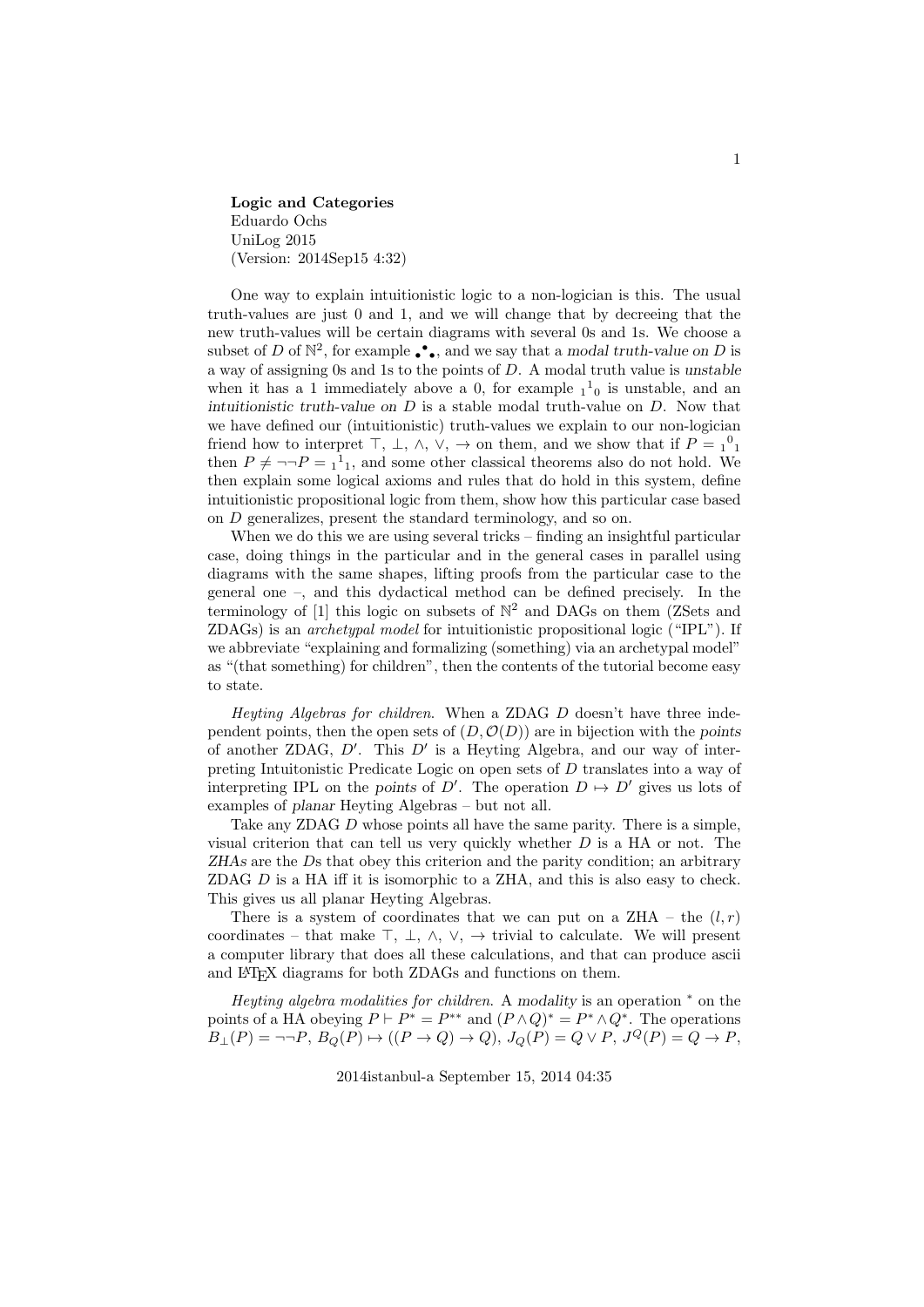are modalities, and our computer library can show visually how they behave on the points of a ZHA and how they can be composed in several ways (as in [Fourman79], p.331) to obtain new modalities.

The usual way of presenting HA modalities in the literature is by showing first some basic consequences of the axioms, then how modalities interact with  $\wedge$ ,  $\vee, \rightarrow$ , then theorems about how the algebra of modalities behave; I have always found this aaproach quite opaque. By using ZHAs we can explain these theorems and exhibit conter-models for all non-theorems visually – and it turns out that modalities on a ZHA  $D$  correspond to ways of cutting  $D$  into equivalence classes using diagonal lines. This visual way of thinking complements the usual formal way... but how, exactly? Can we make that precise?

Categories for children. For our purposes, the archetypal category is Set, and in most examples we can use only finite subsets of N as its objects in diagrams. This lets us introduce quickly two flavors of typed  $\lambda$ -calculus, the distinction between structure and properties, a trick to focus only on structure and leave the "properties" part for a second moment, and a way to regard having a terminal, binary products, and exponentials – the cartesian-closed structure – as extra structure on Set. A CCC is a category with that extra structure, and by regarding Set as the archetypal case we get a way to interpret the simply-typed λ-calculus formally in any CCC.

It turns out that ZDAGs are categories, and ZHAs are CCCs, both archetypal in slightly weaker ways than **Set**. By interpreting  $\lambda$ -calculus in ZHAs and making a series of changes in the notation we get the categorical interpretation of intutionistic predicate calculus, plus Natural Deduction, and Curry-Howard.

Toposes for children. Let D be a ZDAG; for example,  $D = \bullet \bullet$ . The category of functors  $\mathbf{Set}^D$  is a topos – a ZTopos, and its objects are  $\bullet \bullet$  -shaped diagrams that are easy to draw explicitly. CCCs are categories with extra structure that lets us interpret simply-typed  $\lambda$ -calculus on them; toposes are CCCs with extra structure, that lets us interpret Intuitionistic Set Theory (IST) on them. By regarding both **Set** and our 'Set<sup>D</sup>'s as archetypal toposes we can start topos theory from the "internal language", i.e., from the way of interpreting all operations of IST in terms of basic categorical operations; our approach lets us begin by examples that show how each operation of IST ought to behave, then guessing a formalization, than proving that it works and thus toposes are models for IST, then proving other facts about toposes that are less logical and more algebraic in character.

Sheaves for children. Each modality on a Heyting Algebra  $D'$  induces a notion of "sheafness" on a ZTopos, plus a quotient from it into a "smaller" topos, which has an adjoint that is a functor from the "smaller" topos back into the "bigger" one; the "sheaves" are the objects of  $\mathbf{Set}^{D'}$  that are in the image of that adjoint functor.

Using ZToposes as our archetypal toposes we can understand how all these entities and definitions behave by generalizing a few examples where the diagrams are not too big. One nice example – of the logical definition of sheaf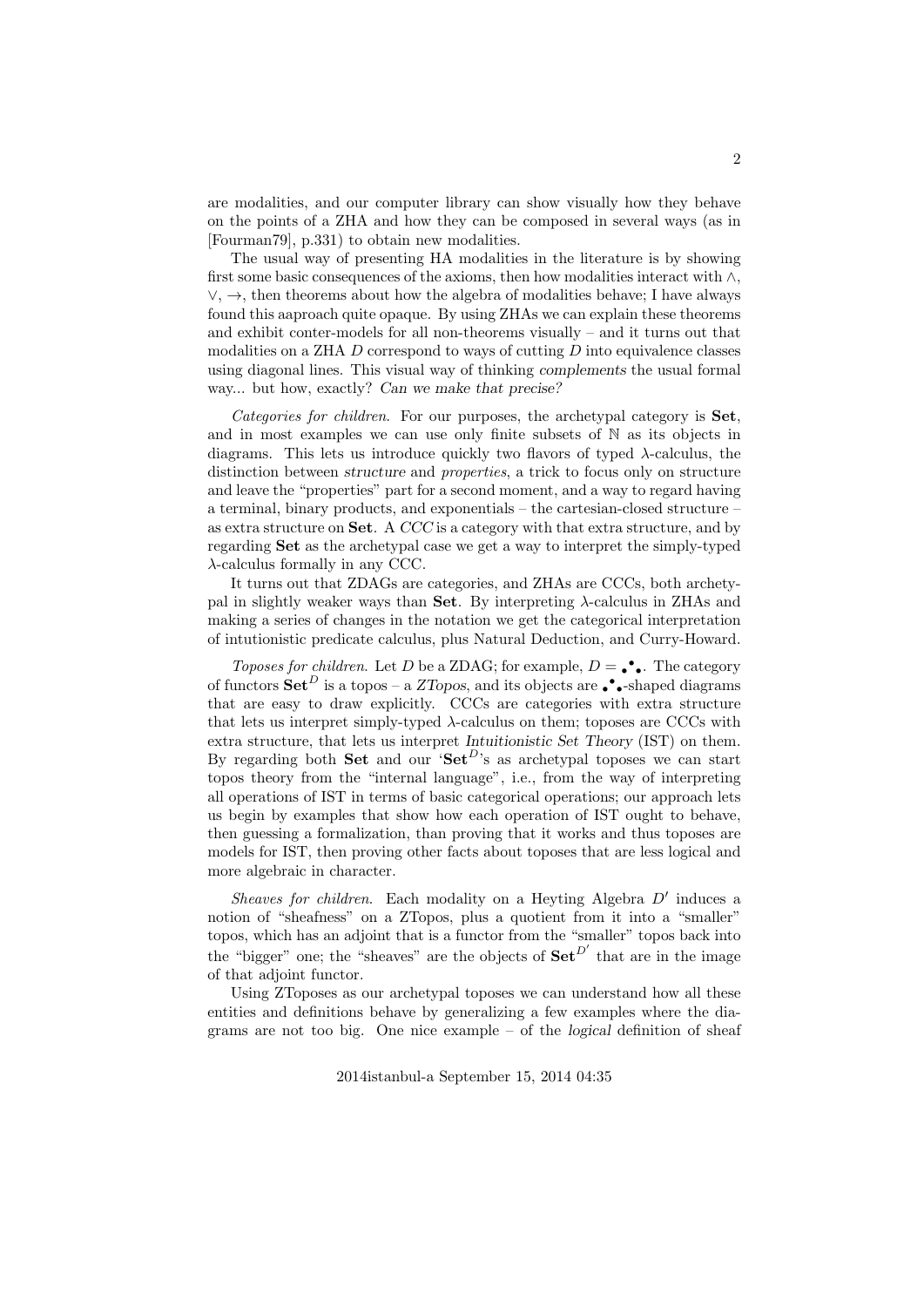– shows how the notion of sheafness induced by  $B_{\perp}$  booleanizes the logic of a topos; another example, motivated by the topological definition of sheaf, shows how sheafification and étalification are adjoint functors, using an order topology.

The possibilities for exposing tecnicalities using archetypal cases are endless, but we will dedicate the best part of our energy in this tutorial not to them, but to something more general and more useful: how to use archetypal cases to make the literature more accesible, and to create bridges between different notations.

References:

[Fourman1979]: "Sheaves and Logic" - in SLNM 0753

[Ochs2013]: "Internal Diagrams and Archetypal Reasoning in Category Theory" - in Logica Universalis